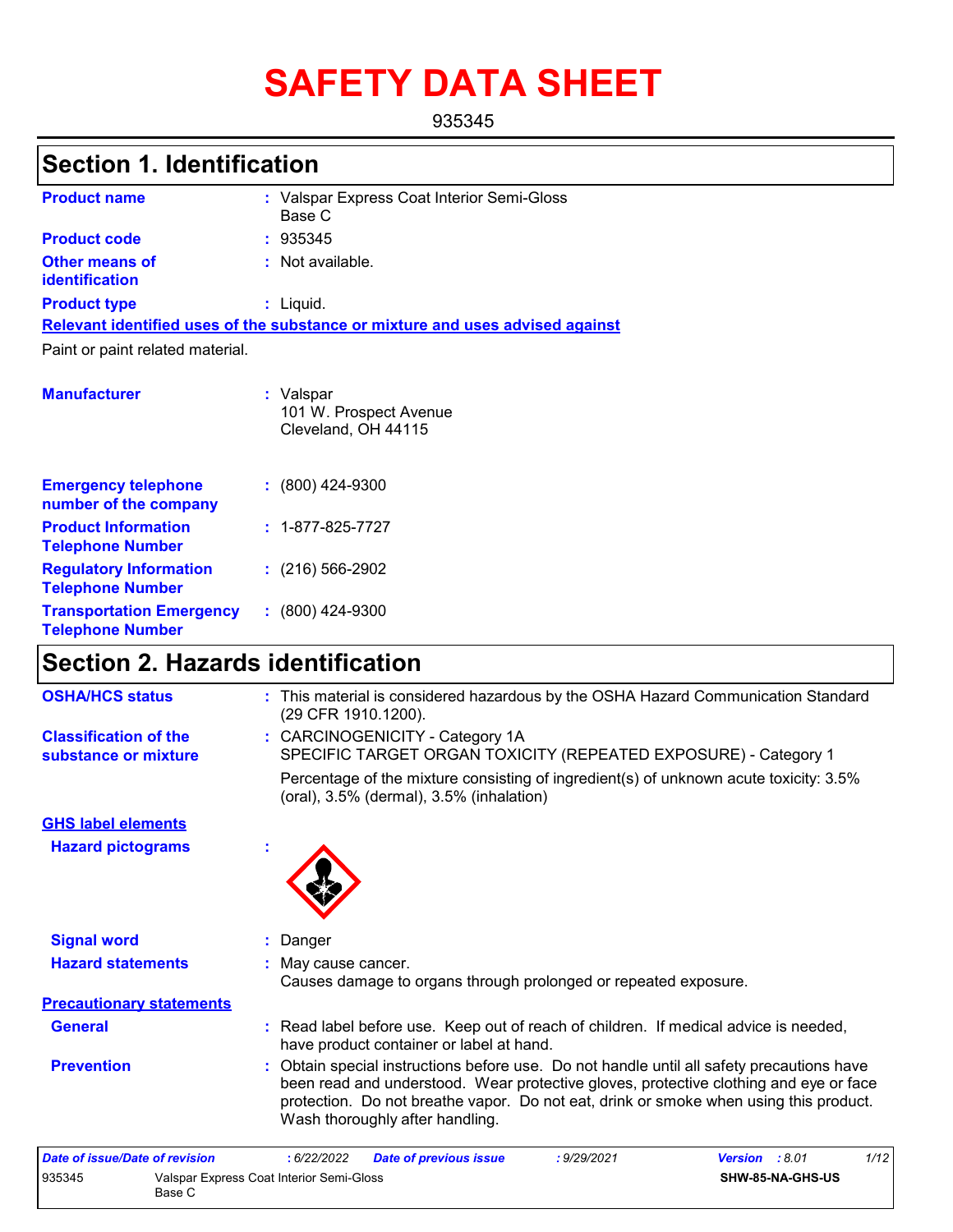### **Section 2. Hazards identification**

| <b>Response</b>                                   | : IF exposed or concerned: Get medical advice or attention.                                                                                                                                                                                                                                                                                                                                                                                                                                                                                                                                          |
|---------------------------------------------------|------------------------------------------------------------------------------------------------------------------------------------------------------------------------------------------------------------------------------------------------------------------------------------------------------------------------------------------------------------------------------------------------------------------------------------------------------------------------------------------------------------------------------------------------------------------------------------------------------|
| <b>Storage</b>                                    | : Store locked up.                                                                                                                                                                                                                                                                                                                                                                                                                                                                                                                                                                                   |
| <b>Disposal</b>                                   | : Dispose of contents and container in accordance with all local, regional, national and<br>international regulations.                                                                                                                                                                                                                                                                                                                                                                                                                                                                               |
| <b>Supplemental label</b><br>elements             | WARNING: This product contains chemicals known to the State of California to cause<br>cancer and birth defects or other reproductive harm. Adequate ventilation required when<br>sanding or abrading the dried film. If Adequate ventilation cannot be provided wear an<br>approved particulate respirator (NIOSH approved). Follow respirator manufacturer's<br>directions for respirator use. DELAYED EFFECTS FROM LONG TERM<br>OVEREXPOSURE. Abrading or sanding of the dry film may release Crystalline Silica<br>which has been shown to cause lung damage and cancer under long term exposure. |
|                                                   | Please refer to the SDS for additional information. Keep out of reach of children. Do not<br>transfer contents to other containers for storage.                                                                                                                                                                                                                                                                                                                                                                                                                                                      |
| <b>Hazards not otherwise</b><br><b>classified</b> | : None known.                                                                                                                                                                                                                                                                                                                                                                                                                                                                                                                                                                                        |

### **Section 3. Composition/information on ingredients**

| Substance/mixture     | : Mixture        |
|-----------------------|------------------|
| Other means of        | : Not available. |
| <b>identification</b> |                  |

#### **CAS number/other identifiers**

| <b>Ingredient name</b>                | % by weight | <b>CAS number</b> |
|---------------------------------------|-------------|-------------------|
| Crystalline Silica, respirable powder | ≤5          | 14808-60-7        |

Any concentration shown as a range is to protect confidentiality or is due to batch variation.

**There are no additional ingredients present which, within the current knowledge of the supplier and in the concentrations applicable, are classified and hence require reporting in this section.**

**Occupational exposure limits, if available, are listed in Section 8.**

### **Section 4. First aid measures**

| <b>Description of necessary first aid measures</b> |                                                    |            |                                                                                                                                                                                                                                                                                                                                                                                                                                                                                                                                                                                                                                                                                   |             |                  |      |
|----------------------------------------------------|----------------------------------------------------|------------|-----------------------------------------------------------------------------------------------------------------------------------------------------------------------------------------------------------------------------------------------------------------------------------------------------------------------------------------------------------------------------------------------------------------------------------------------------------------------------------------------------------------------------------------------------------------------------------------------------------------------------------------------------------------------------------|-------------|------------------|------|
| <b>Eye contact</b>                                 |                                                    |            | : Immediately flush eyes with plenty of water, occasionally lifting the upper and lower<br>eyelids. Check for and remove any contact lenses. Continue to rinse for at least 10<br>minutes. Get medical attention.                                                                                                                                                                                                                                                                                                                                                                                                                                                                 |             |                  |      |
| <b>Inhalation</b>                                  |                                                    |            | : Remove victim to fresh air and keep at rest in a position comfortable for breathing. If<br>not breathing, if breathing is irregular or if respiratory arrest occurs, provide artificial<br>respiration or oxygen by trained personnel. It may be dangerous to the person providing<br>aid to give mouth-to-mouth resuscitation. Get medical attention. If unconscious, place<br>in recovery position and get medical attention immediately. Maintain an open airway.<br>Loosen tight clothing such as a collar, tie, belt or waistband.                                                                                                                                         |             |                  |      |
| <b>Skin contact</b>                                |                                                    |            | : Flush contaminated skin with plenty of water. Remove contaminated clothing and<br>shoes. Wash contaminated clothing thoroughly with water before removing it, or wear<br>gloves. Continue to rinse for at least 10 minutes. Get medical attention. Wash clothing<br>before reuse. Clean shoes thoroughly before reuse.                                                                                                                                                                                                                                                                                                                                                          |             |                  |      |
| <b>Ingestion</b>                                   |                                                    |            | : Wash out mouth with water. Remove dentures if any. If material has been swallowed<br>and the exposed person is conscious, give small quantities of water to drink. Stop if the<br>exposed person feels sick as vomiting may be dangerous. Do not induce vomiting<br>unless directed to do so by medical personnel. If vomiting occurs, the head should be<br>kept low so that vomit does not enter the lungs. Get medical attention. Never give<br>anything by mouth to an unconscious person. If unconscious, place in recovery position<br>and get medical attention immediately. Maintain an open airway. Loosen tight clothing<br>such as a collar, tie, belt or waistband. |             |                  |      |
| Date of issue/Date of revision                     |                                                    | :6/22/2022 | <b>Date of previous issue</b>                                                                                                                                                                                                                                                                                                                                                                                                                                                                                                                                                                                                                                                     | : 9/29/2021 | Version : 8.01   | 2/12 |
| 935345                                             | Valspar Express Coat Interior Semi-Gloss<br>Base C |            |                                                                                                                                                                                                                                                                                                                                                                                                                                                                                                                                                                                                                                                                                   |             | SHW-85-NA-GHS-US |      |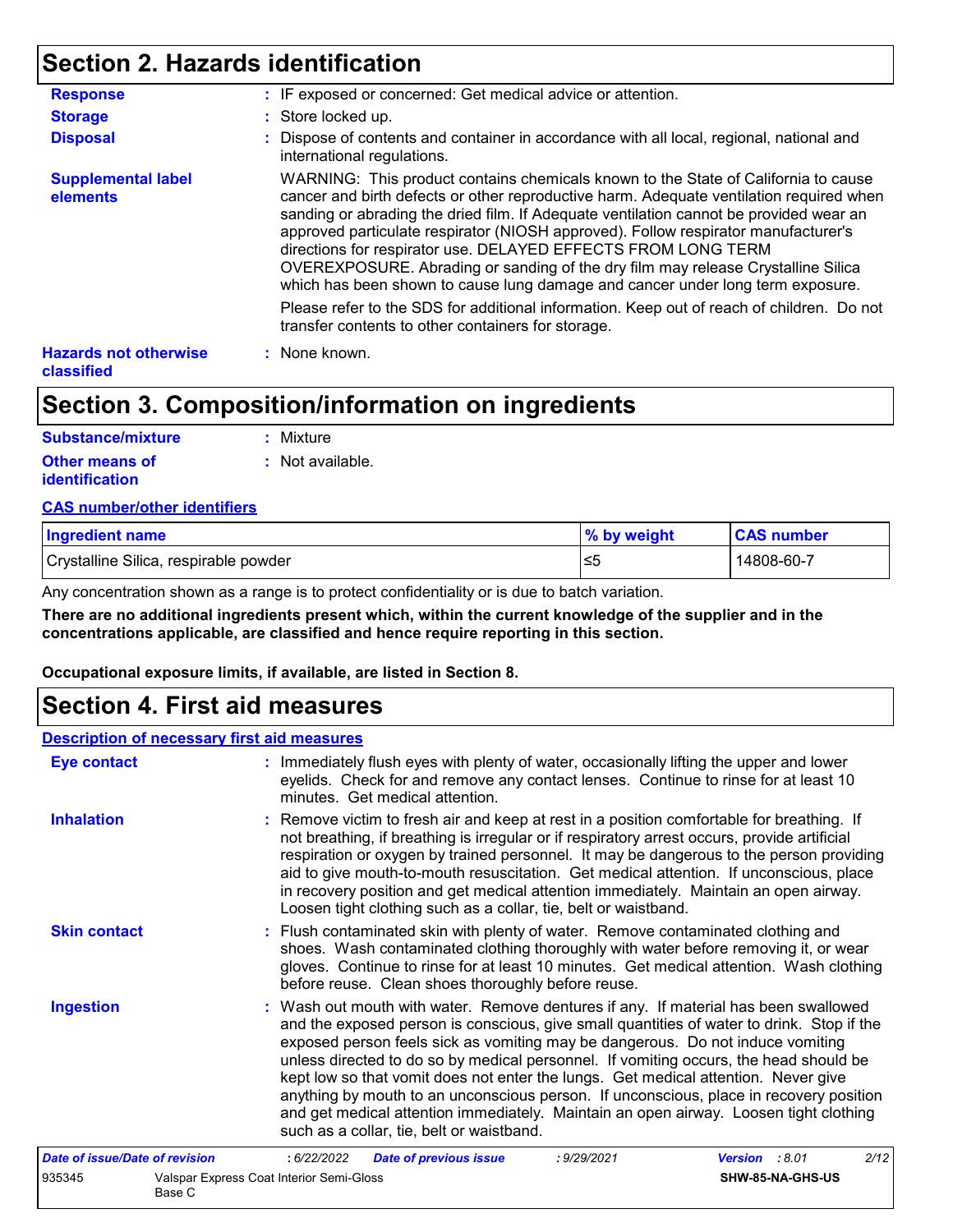### **Section 4. First aid measures**

| <b>Most important symptoms/effects, acute and delayed</b> |                                                                                                                                                                                                                                                                                                                                                                                                                 |
|-----------------------------------------------------------|-----------------------------------------------------------------------------------------------------------------------------------------------------------------------------------------------------------------------------------------------------------------------------------------------------------------------------------------------------------------------------------------------------------------|
| <b>Potential acute health effects</b>                     |                                                                                                                                                                                                                                                                                                                                                                                                                 |
| <b>Eye contact</b>                                        | : No known significant effects or critical hazards.                                                                                                                                                                                                                                                                                                                                                             |
| <b>Inhalation</b>                                         | : No known significant effects or critical hazards.                                                                                                                                                                                                                                                                                                                                                             |
| <b>Skin contact</b>                                       | : No known significant effects or critical hazards.                                                                                                                                                                                                                                                                                                                                                             |
| <b>Ingestion</b>                                          | : No known significant effects or critical hazards.                                                                                                                                                                                                                                                                                                                                                             |
| <b>Over-exposure signs/symptoms</b>                       |                                                                                                                                                                                                                                                                                                                                                                                                                 |
| <b>Eye contact</b>                                        | : No specific data.                                                                                                                                                                                                                                                                                                                                                                                             |
| <b>Inhalation</b>                                         | : No specific data.                                                                                                                                                                                                                                                                                                                                                                                             |
| <b>Skin contact</b>                                       | : No specific data.                                                                                                                                                                                                                                                                                                                                                                                             |
| <b>Ingestion</b>                                          | : No specific data.                                                                                                                                                                                                                                                                                                                                                                                             |
|                                                           | Indication of immediate medical attention and special treatment needed, if necessary                                                                                                                                                                                                                                                                                                                            |
| <b>Notes to physician</b>                                 | : Treat symptomatically. Contact poison treatment specialist immediately if large<br>quantities have been ingested or inhaled.                                                                                                                                                                                                                                                                                  |
| <b>Specific treatments</b>                                | : No specific treatment.                                                                                                                                                                                                                                                                                                                                                                                        |
| <b>Protection of first-aiders</b>                         | : No action shall be taken involving any personal risk or without suitable training. If it is<br>suspected that fumes are still present, the rescuer should wear an appropriate mask or<br>self-contained breathing apparatus. It may be dangerous to the person providing aid to<br>give mouth-to-mouth resuscitation. Wash contaminated clothing thoroughly with water<br>before removing it, or wear gloves. |

**See toxicological information (Section 11)**

### **Section 5. Fire-fighting measures**

| <b>Extinguishing media</b>                               |                                                                                                                                                                                                     |
|----------------------------------------------------------|-----------------------------------------------------------------------------------------------------------------------------------------------------------------------------------------------------|
| <b>Suitable extinguishing</b><br>media                   | : Use an extinguishing agent suitable for the surrounding fire.                                                                                                                                     |
| <b>Unsuitable extinguishing</b><br>media                 | : None known.                                                                                                                                                                                       |
| <b>Specific hazards arising</b><br>from the chemical     | : In a fire or if heated, a pressure increase will occur and the container may burst.                                                                                                               |
| <b>Hazardous thermal</b><br>decomposition products       | Decomposition products may include the following materials:<br>carbon dioxide<br>carbon monoxide<br>metal oxide/oxides                                                                              |
| <b>Special protective actions</b><br>for fire-fighters   | : Promptly isolate the scene by removing all persons from the vicinity of the incident if<br>there is a fire. No action shall be taken involving any personal risk or without suitable<br>training. |
| <b>Special protective</b><br>equipment for fire-fighters | Fire-fighters should wear appropriate protective equipment and self-contained breathing<br>apparatus (SCBA) with a full face-piece operated in positive pressure mode.                              |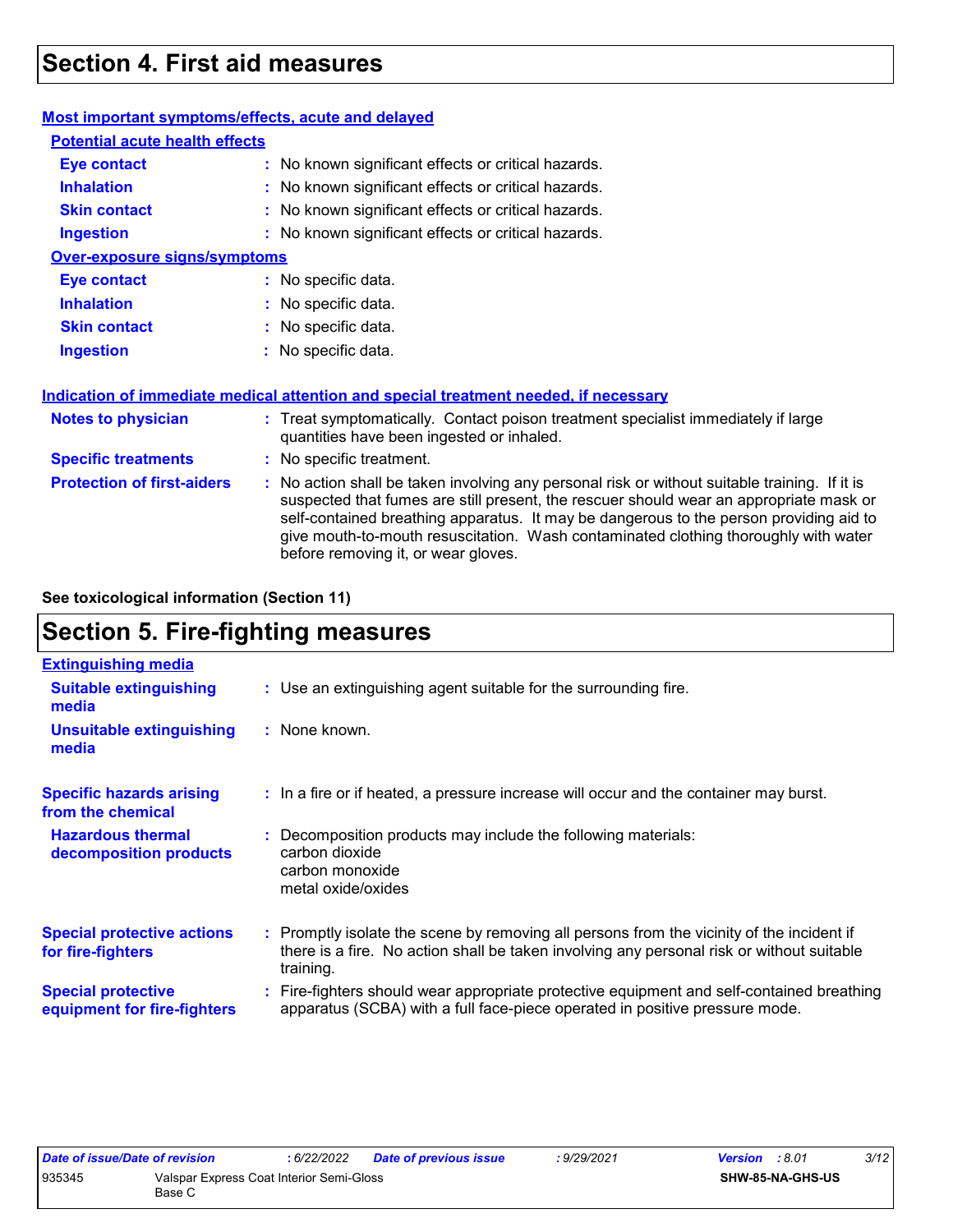### **Section 6. Accidental release measures**

|                                                              | <b>Personal precautions, protective equipment and emergency procedures</b>                                                                                                                                                                                                                                                                                                                                                                                                                                                                                                                                                                                                                                   |
|--------------------------------------------------------------|--------------------------------------------------------------------------------------------------------------------------------------------------------------------------------------------------------------------------------------------------------------------------------------------------------------------------------------------------------------------------------------------------------------------------------------------------------------------------------------------------------------------------------------------------------------------------------------------------------------------------------------------------------------------------------------------------------------|
| For non-emergency<br>personnel                               | : No action shall be taken involving any personal risk or without suitable training.<br>Evacuate surrounding areas. Keep unnecessary and unprotected personnel from<br>entering. Do not touch or walk through spilled material. Avoid breathing vapor or mist.<br>Provide adequate ventilation. Wear appropriate respirator when ventilation is<br>inadequate. Put on appropriate personal protective equipment.                                                                                                                                                                                                                                                                                             |
| For emergency responders                                     | : If specialized clothing is required to deal with the spillage, take note of any information in<br>Section 8 on suitable and unsuitable materials. See also the information in "For non-<br>emergency personnel".                                                                                                                                                                                                                                                                                                                                                                                                                                                                                           |
| <b>Environmental precautions</b>                             | : Avoid dispersal of spilled material and runoff and contact with soil, waterways, drains<br>and sewers. Inform the relevant authorities if the product has caused environmental<br>pollution (sewers, waterways, soil or air).                                                                                                                                                                                                                                                                                                                                                                                                                                                                              |
| <b>Methods and materials for containment and cleaning up</b> |                                                                                                                                                                                                                                                                                                                                                                                                                                                                                                                                                                                                                                                                                                              |
| <b>Small spill</b>                                           | : Stop leak if without risk. Move containers from spill area. Dilute with water and mop up<br>if water-soluble. Alternatively, or if water-insoluble, absorb with an inert dry material and<br>place in an appropriate waste disposal container. Dispose of via a licensed waste<br>disposal contractor.                                                                                                                                                                                                                                                                                                                                                                                                     |
| <b>Large spill</b>                                           | : Stop leak if without risk. Move containers from spill area. Approach release from<br>upwind. Prevent entry into sewers, water courses, basements or confined areas. Wash<br>spillages into an effluent treatment plant or proceed as follows. Contain and collect<br>spillage with non-combustible, absorbent material e.g. sand, earth, vermiculite or<br>diatomaceous earth and place in container for disposal according to local regulations<br>(see Section 13). Dispose of via a licensed waste disposal contractor. Contaminated<br>absorbent material may pose the same hazard as the spilled product. Note: see<br>Section 1 for emergency contact information and Section 13 for waste disposal. |

## **Section 7. Handling and storage**

#### **Precautions for safe handling**

| <b>Protective measures</b>                                                | : Put on appropriate personal protective equipment (see Section 8). Avoid exposure -<br>obtain special instructions before use. Do not handle until all safety precautions have<br>been read and understood. Do not get in eyes or on skin or clothing. Do not breathe<br>vapor or mist. Do not ingest. If during normal use the material presents a respiratory<br>hazard, use only with adequate ventilation or wear appropriate respirator. Keep in the<br>original container or an approved alternative made from a compatible material, kept<br>tightly closed when not in use. Empty containers retain product residue and can be<br>hazardous. Do not reuse container. |
|---------------------------------------------------------------------------|-------------------------------------------------------------------------------------------------------------------------------------------------------------------------------------------------------------------------------------------------------------------------------------------------------------------------------------------------------------------------------------------------------------------------------------------------------------------------------------------------------------------------------------------------------------------------------------------------------------------------------------------------------------------------------|
| <b>Advice on general</b><br>occupational hygiene                          | : Eating, drinking and smoking should be prohibited in areas where this material is<br>handled, stored and processed. Workers should wash hands and face before eating,<br>drinking and smoking. Remove contaminated clothing and protective equipment before<br>entering eating areas. See also Section 8 for additional information on hygiene<br>measures.                                                                                                                                                                                                                                                                                                                 |
| <b>Conditions for safe storage,</b><br>including any<br>incompatibilities | : Store in accordance with local regulations. Store in original container protected from<br>direct sunlight in a dry, cool and well-ventilated area, away from incompatible materials<br>(see Section 10) and food and drink. Store locked up. Keep container tightly closed<br>and sealed until ready for use. Containers that have been opened must be carefully<br>resealed and kept upright to prevent leakage. Do not store in unlabeled containers.<br>Use appropriate containment to avoid environmental contamination. See Section 10 for<br>incompatible materials before handling or use.                                                                           |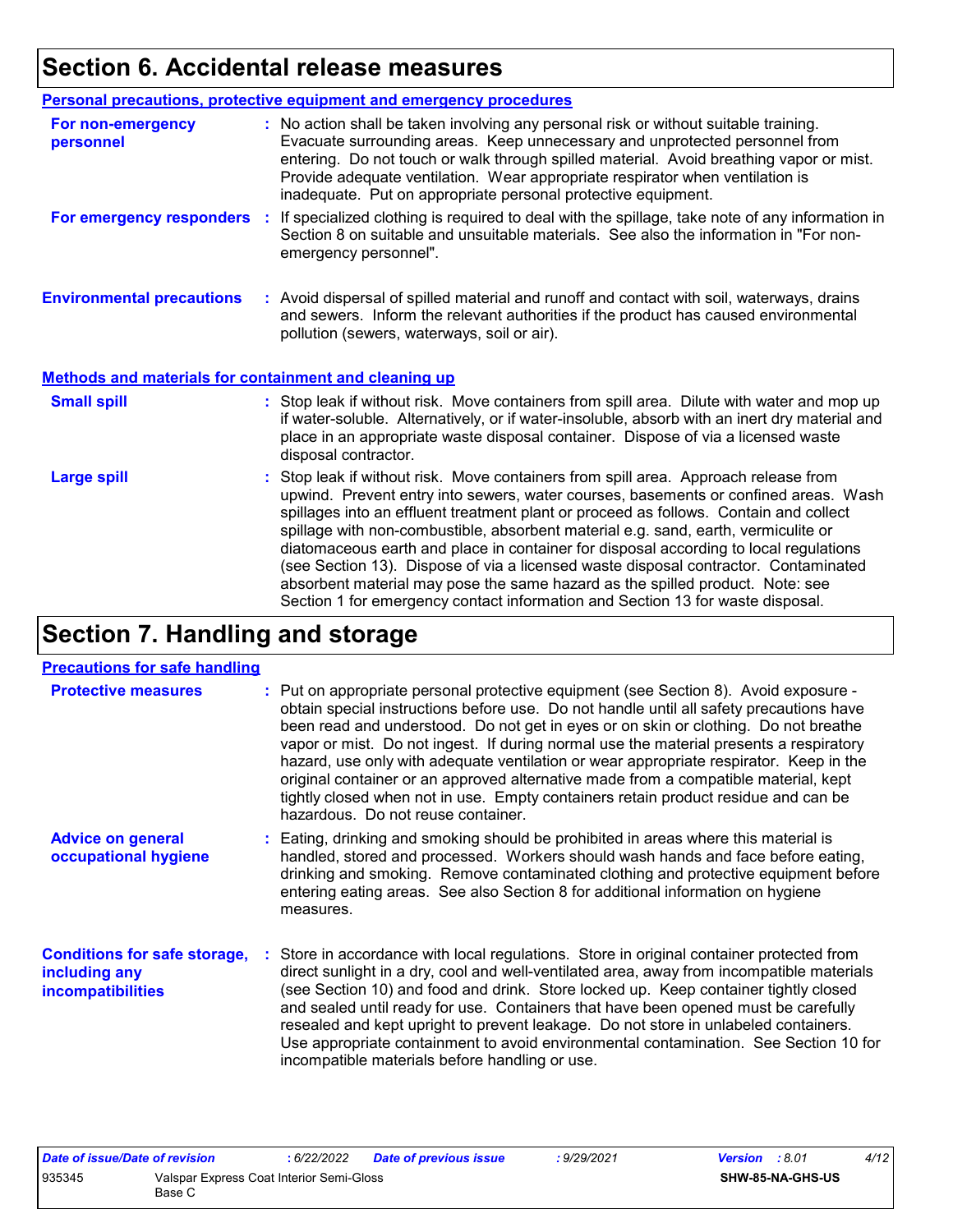### **Section 8. Exposure controls/personal protection**

#### **Control parameters**

**Occupational exposure limits (OSHA United States)**

| <b>Ingredient name</b>                | CAS#       | <b>Exposure limits</b>                                                                                                                                                                                                                                                                                                                                                                                                                                                                         |
|---------------------------------------|------------|------------------------------------------------------------------------------------------------------------------------------------------------------------------------------------------------------------------------------------------------------------------------------------------------------------------------------------------------------------------------------------------------------------------------------------------------------------------------------------------------|
| Crystalline Silica, respirable powder | 14808-60-7 | OSHA PEL Z3 (United States, 6/2016).<br>TWA: 250 mppcf / (%SiO2+5) 8 hours. Form:<br>Respirable<br>TWA: 10 mg/m <sup>3</sup> / (%SiO2+2) 8 hours. Form:<br>Respirable<br>OSHA PEL (United States, 5/2018).<br>TWA: 50 µg/m <sup>3</sup> 8 hours. Form: Respirable<br>dust<br>ACGIH TLV (United States, 1/2021).<br>TWA: 0.025 mg/m <sup>3</sup> 8 hours. Form:<br>Respirable fraction<br>NIOSH REL (United States, 10/2020).<br>TWA: 0.05 mg/m <sup>3</sup> 10 hours. Form: respirable<br>dust |

#### **Occupational exposure limits (Canada)**

| <b>Ingredient name</b> | CAS#       | <b>Exposure limits</b>                                                                                                                                                                                                                                                                                                                                                                                                                                                                                                                                                                                                       |
|------------------------|------------|------------------------------------------------------------------------------------------------------------------------------------------------------------------------------------------------------------------------------------------------------------------------------------------------------------------------------------------------------------------------------------------------------------------------------------------------------------------------------------------------------------------------------------------------------------------------------------------------------------------------------|
| Quartz                 | 14808-60-7 | <b>CA British Columbia Provincial (Canada,</b><br>$6/2021$ ).<br>TWA: $0.025$ mg/m <sup>3</sup> 8 hours. Form:<br>Respirable<br>CA Quebec Provincial (Canada, 6/2021).<br>TWAEV: 0.1 mg/m <sup>3</sup> 8 hours. Form:<br>Respirable dust.<br>CA Alberta Provincial (Canada, 6/2018).<br>8 hrs OEL: 0.025 mg/m <sup>3</sup> 8 hours. Form:<br>Respirable particulate<br>CA Ontario Provincial (Canada, 6/2019).<br>TWA: 0.1 mg/m <sup>3</sup> 8 hours. Form: Respirable<br>particulate matter.<br><b>CA Saskatchewan Provincial (Canada,</b><br>7/2013).<br>TWA: 0.05 mg/m <sup>3</sup> 8 hours. Form: respirable<br>fraction |

#### **Occupational exposure limits (Mexico)**

|                                       | <b>CAS#</b> | <b>Exposure limits</b>                                                                                      |
|---------------------------------------|-------------|-------------------------------------------------------------------------------------------------------------|
| Crystalline Silica, respirable powder | 14808-60-7  | NOM-010-STPS-2014 (Mexico, 4/2016).<br>TWA: $0.025$ mg/m <sup>3</sup> 8 hours. Form:<br>Respirable fraction |

**Appropriate engineering controls**

**:** If user operations generate dust, fumes, gas, vapor or mist, use process enclosures, local exhaust ventilation or other engineering controls to keep worker exposure to airborne contaminants below any recommended or statutory limits.

**Environmental exposure controls**

Emissions from ventilation or work process equipment should be checked to ensure **:** they comply with the requirements of environmental protection legislation. In some cases, fume scrubbers, filters or engineering modifications to the process equipment will be necessary to reduce emissions to acceptable levels.

#### **Individual protection measures**

| Date of issue/Date of revision |                                                    | 6/22/2022 | <b>Date of previous issue</b> | : 9/29/2021 | <b>Version</b> : 8.01 |                         | 5/12 |
|--------------------------------|----------------------------------------------------|-----------|-------------------------------|-------------|-----------------------|-------------------------|------|
| 935345                         | Valspar Express Coat Interior Semi-Gloss<br>Base C |           |                               |             |                       | <b>SHW-85-NA-GHS-US</b> |      |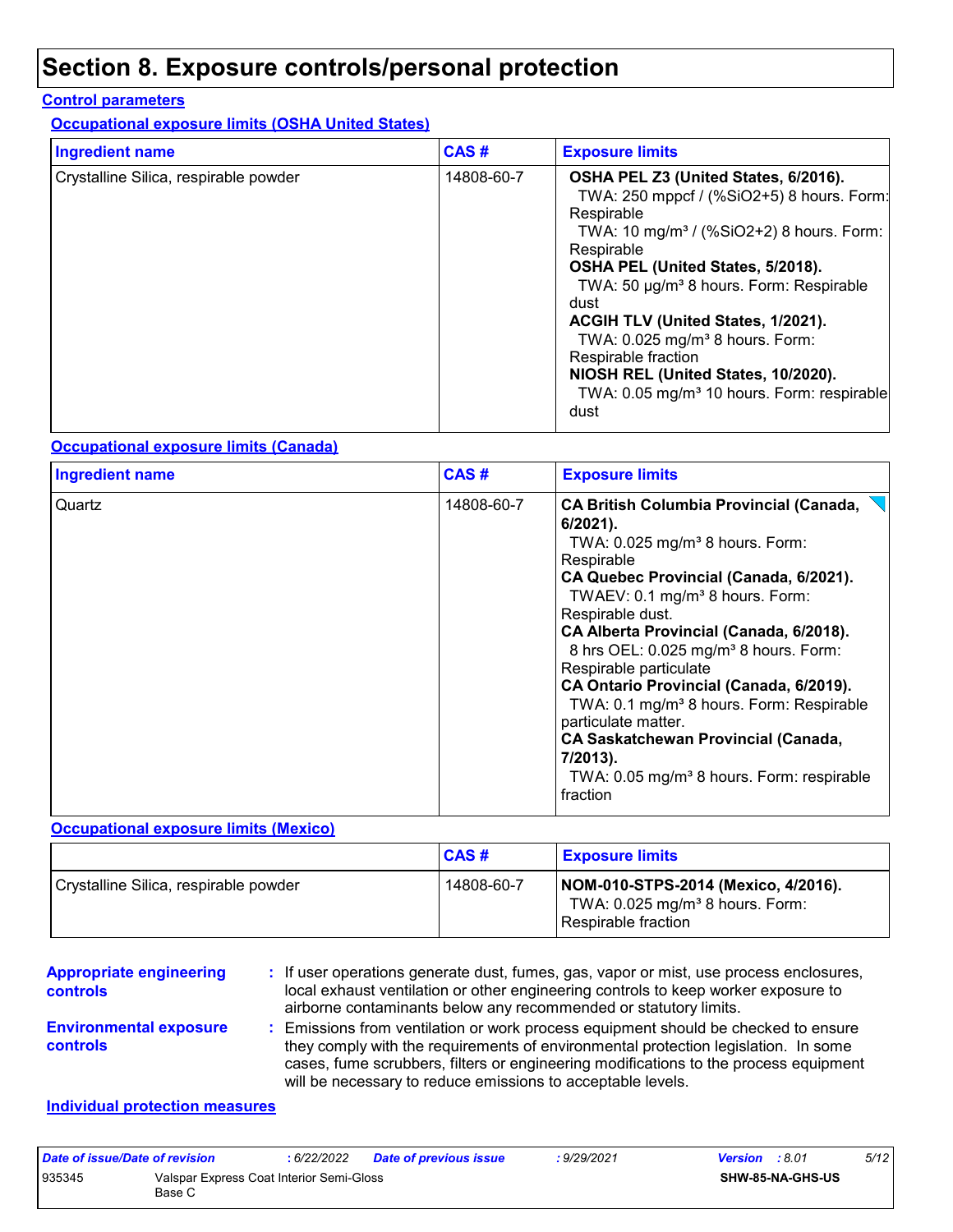### **Section 8. Exposure controls/personal protection**

| <b>Hygiene measures</b>       | : Wash hands, forearms and face thoroughly after handling chemical products, before<br>eating, smoking and using the lavatory and at the end of the working period.<br>Appropriate techniques should be used to remove potentially contaminated clothing.<br>Wash contaminated clothing before reusing. Ensure that eyewash stations and safety<br>showers are close to the workstation location.                                                                                                                                                                                                                      |
|-------------------------------|------------------------------------------------------------------------------------------------------------------------------------------------------------------------------------------------------------------------------------------------------------------------------------------------------------------------------------------------------------------------------------------------------------------------------------------------------------------------------------------------------------------------------------------------------------------------------------------------------------------------|
| <b>Eye/face protection</b>    | : Safety eyewear complying with an approved standard should be used when a risk<br>assessment indicates this is necessary to avoid exposure to liquid splashes, mists,<br>gases or dusts. If contact is possible, the following protection should be worn, unless<br>the assessment indicates a higher degree of protection: safety glasses with side-<br>shields.                                                                                                                                                                                                                                                     |
| <b>Skin protection</b>        |                                                                                                                                                                                                                                                                                                                                                                                                                                                                                                                                                                                                                        |
| <b>Hand protection</b>        | : Chemical-resistant, impervious gloves complying with an approved standard should be<br>worn at all times when handling chemical products if a risk assessment indicates this is<br>necessary. Considering the parameters specified by the glove manufacturer, check<br>during use that the gloves are still retaining their protective properties. It should be<br>noted that the time to breakthrough for any glove material may be different for different<br>glove manufacturers. In the case of mixtures, consisting of several substances, the<br>protection time of the gloves cannot be accurately estimated. |
| <b>Body protection</b>        | : Personal protective equipment for the body should be selected based on the task being<br>performed and the risks involved and should be approved by a specialist before<br>handling this product.                                                                                                                                                                                                                                                                                                                                                                                                                    |
| <b>Other skin protection</b>  | : Appropriate footwear and any additional skin protection measures should be selected<br>based on the task being performed and the risks involved and should be approved by a<br>specialist before handling this product.                                                                                                                                                                                                                                                                                                                                                                                              |
| <b>Respiratory protection</b> | : Based on the hazard and potential for exposure, select a respirator that meets the<br>appropriate standard or certification. Respirators must be used according to a<br>respiratory protection program to ensure proper fitting, training, and other important<br>aspects of use.                                                                                                                                                                                                                                                                                                                                    |
|                               |                                                                                                                                                                                                                                                                                                                                                                                                                                                                                                                                                                                                                        |

### **Section 9. Physical and chemical properties**

The conditions of measurement of all properties are at standard temperature and pressure unless otherwise indicated.

#### **Appearance**

| <b>Physical state</b>                                             |    | : Liquid.                             |
|-------------------------------------------------------------------|----|---------------------------------------|
| <b>Color</b>                                                      |    | : Not available.                      |
| <b>Odor</b>                                                       |    | : Not available.                      |
| <b>Odor threshold</b>                                             |    | : Not available.                      |
| рH                                                                |    | : 8.7                                 |
| <b>Melting point/freezing point</b>                               |    | : Not available.                      |
| <b>Boiling point, initial boiling</b><br>point, and boiling range |    | : $100^{\circ}$ C (212 $^{\circ}$ F)  |
| <b>Flash point</b>                                                |    | : Closed cup: Not applicable.         |
| <b>Evaporation rate</b>                                           |    | $\therefore$ 0.09 (butyl acetate = 1) |
| <b>Flammability</b>                                               |    | : Not available.                      |
| Lower and upper explosion<br>limit/flammability limit             |    | : Not available.                      |
| <b>Vapor pressure</b>                                             |    | : $2.3$ kPa (17.5 mm Hg)              |
| <b>Relative vapor density</b>                                     |    | : 1 [Air = 1]                         |
| <b>Relative density</b>                                           | t. | 1.05                                  |
| <b>Solubility</b>                                                 |    | : Not available.                      |

| Date of issue/Date of revision |                                                    | : 6/22/2022 | <b>Date of previous issue</b> | : 9/29/2021 | <b>Version</b> : 8.01 |                         | 6/12 |
|--------------------------------|----------------------------------------------------|-------------|-------------------------------|-------------|-----------------------|-------------------------|------|
| 935345                         | Valspar Express Coat Interior Semi-Gloss<br>Base C |             |                               |             |                       | <b>SHW-85-NA-GHS-US</b> |      |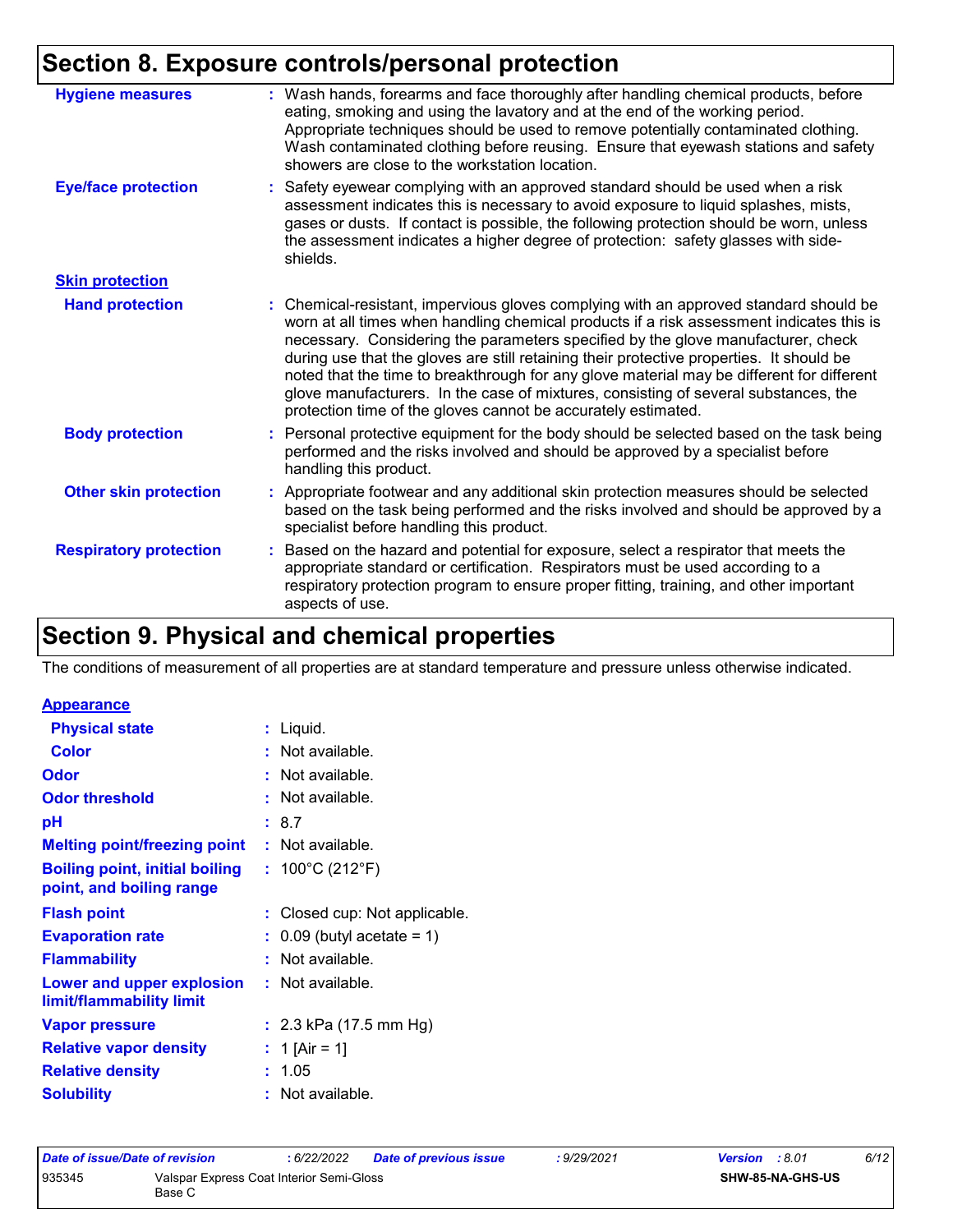### **Section 9. Physical and chemical properties**

| <b>Partition coefficient: n-</b><br>octanol/water |    | : Not applicable.                                              |
|---------------------------------------------------|----|----------------------------------------------------------------|
| <b>Auto-ignition temperature</b>                  |    | : Not available.                                               |
| <b>Decomposition temperature</b>                  |    | : Not available.                                               |
| <b>Viscosity</b>                                  | ÷. | Kinematic (40°C (104°F)): >20.5 mm <sup>2</sup> /s (>20.5 cSt) |
| <b>Molecular weight</b>                           | ÷. | Not applicable.                                                |
| <b>Aerosol product</b>                            |    |                                                                |
| <b>Heat of combustion</b>                         |    | $: 0.399$ kJ/g                                                 |

### **Section 10. Stability and reactivity**

| <b>Reactivity</b>                            | : No specific test data related to reactivity available for this product or its ingredients.              |
|----------------------------------------------|-----------------------------------------------------------------------------------------------------------|
| <b>Chemical stability</b>                    | : The product is stable.                                                                                  |
| <b>Possibility of hazardous</b><br>reactions | : Under normal conditions of storage and use, hazardous reactions will not occur.                         |
| <b>Conditions to avoid</b>                   | : No specific data.                                                                                       |
| <b>Incompatible materials</b>                | : No specific data.                                                                                       |
| <b>Hazardous decomposition</b><br>products   | : Under normal conditions of storage and use, hazardous decomposition products should<br>not be produced. |

### **Section 11. Toxicological information**

#### **Information on toxicological effects**

#### **Acute toxicity**

Not available.

#### **Irritation/Corrosion**

Not available.

#### **Sensitization**

Not available.

#### **Mutagenicity**

Not available.

#### **Carcinogenicity**

Not available.

#### **Classification**

| <b>Product/ingredient name</b>                    | <b>OSHA</b> | <b>IARC</b> | <b>NTP</b>                      |
|---------------------------------------------------|-------------|-------------|---------------------------------|
| Crystalline Silica, respirable<br><i>I</i> powder |             |             | Known to be a human carcinogen. |

#### **Reproductive toxicity**

Not available.

#### **Teratogenicity**

Not available.

| Date of issue/Date of revision |                                                    | : 6/22/2022 | Date of previous issue | : 9/29/2021 | <b>Version</b> : 8.01   | 7/12 |
|--------------------------------|----------------------------------------------------|-------------|------------------------|-------------|-------------------------|------|
| 935345                         | Valspar Express Coat Interior Semi-Gloss<br>Base C |             |                        |             | <b>SHW-85-NA-GHS-US</b> |      |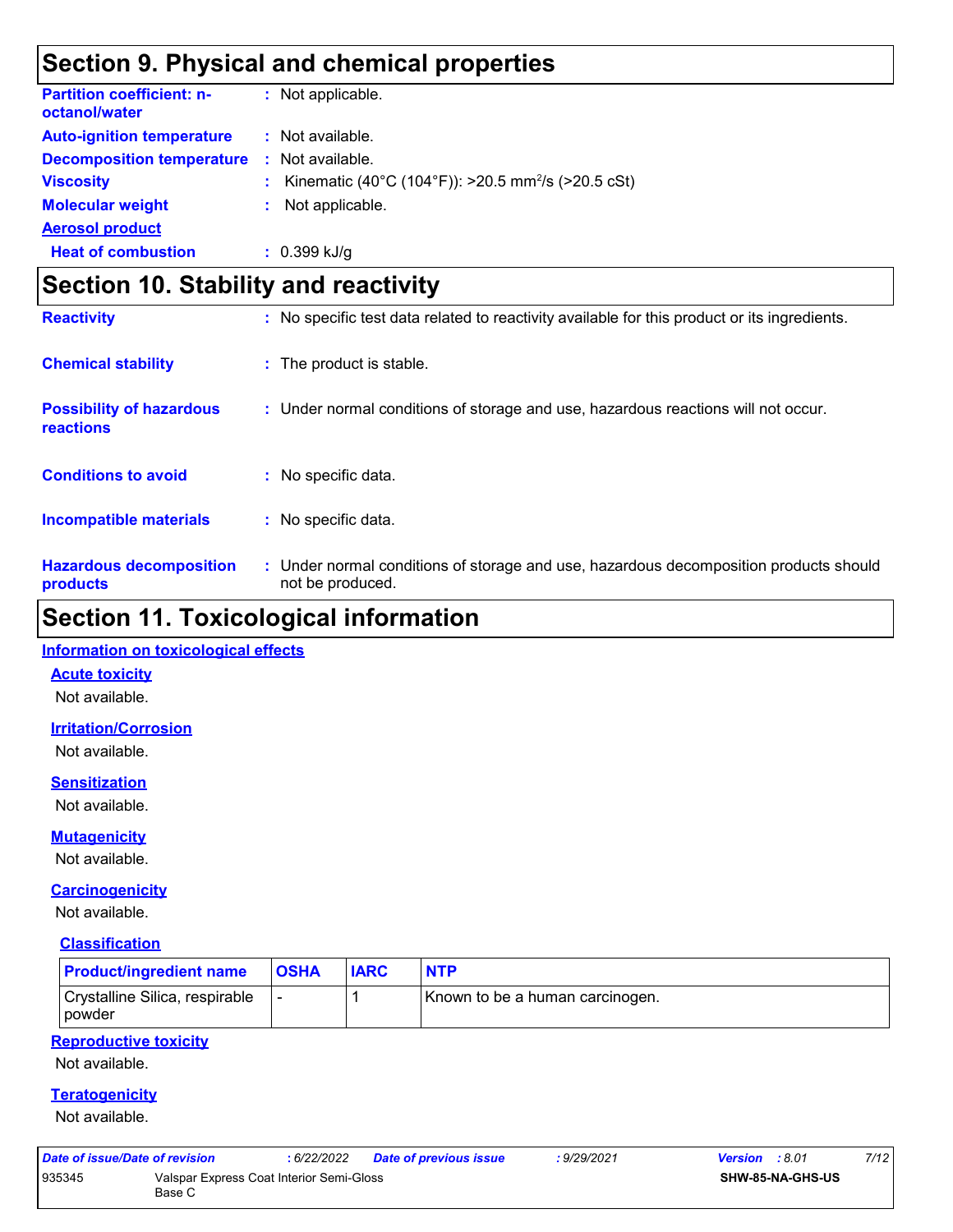### **Section 11. Toxicological information**

**Specific target organ toxicity (single exposure)**

Not available.

#### **Specific target organ toxicity (repeated exposure)**

| <b>Name</b>                           | <b>Category</b> | <b>Route of</b><br><b>Exposure</b> | <b>Target organs</b> |
|---------------------------------------|-----------------|------------------------------------|----------------------|
| Crystalline Silica, respirable powder | Category 1      | <b>l</b> inhalation                |                      |

#### **Aspiration hazard**

Not available.

| Information on the likely<br>routes of exposure | : Not available.                                    |
|-------------------------------------------------|-----------------------------------------------------|
| <b>Potential acute health effects</b>           |                                                     |
| <b>Eye contact</b>                              | : No known significant effects or critical hazards. |
| <b>Inhalation</b>                               | : No known significant effects or critical hazards. |
| <b>Skin contact</b>                             | : No known significant effects or critical hazards. |
| <b>Ingestion</b>                                | : No known significant effects or critical hazards. |
|                                                 |                                                     |

|                     | Symptoms related to the physical, chemical and toxicological characteristics |
|---------------------|------------------------------------------------------------------------------|
| Eye contact         | : No specific data.                                                          |
| <b>Inhalation</b>   | : No specific data.                                                          |
| <b>Skin contact</b> | : No specific data.                                                          |
| <b>Ingestion</b>    | : No specific data.                                                          |

|                                                   | Delayed and immediate effects and also chronic effects from short and long term exposure |
|---------------------------------------------------|------------------------------------------------------------------------------------------|
| <b>Short term exposure</b>                        |                                                                                          |
| <b>Potential immediate</b><br><b>effects</b>      | : Not available.                                                                         |
| <b>Potential delayed effects</b>                  | : Not available.                                                                         |
| <b>Long term exposure</b>                         |                                                                                          |
| <b>Potential immediate</b><br><b>effects</b>      | $:$ Not available.                                                                       |
| <b>Potential delayed effects : Not available.</b> |                                                                                          |
| <b>Potential chronic health effects</b>           |                                                                                          |
| Not available.                                    |                                                                                          |
| <b>General</b>                                    | : Causes damage to organs through prolonged or repeated exposure.                        |
| <b>Carcinogenicity</b>                            | : May cause cancer. Risk of cancer depends on duration and level of exposure.            |
| <b>Mutagenicity</b>                               | : No known significant effects or critical hazards.                                      |
| <b>Teratogenicity</b>                             | : No known significant effects or critical hazards.                                      |
| <b>Developmental effects</b>                      | : No known significant effects or critical hazards.                                      |
| <b>Fertility effects</b>                          | : No known significant effects or critical hazards.                                      |

#### **Numerical measures of toxicity** Not available. **Acute toxicity estimates**

| Date of issue/Date of revision |                                                    | 6/22/2022 | <b>Date of previous issue</b> | : 9/29/2021      | <b>Version</b> : 8.01 | 8/12 |  |
|--------------------------------|----------------------------------------------------|-----------|-------------------------------|------------------|-----------------------|------|--|
| 935345                         | Valspar Express Coat Interior Semi-Gloss<br>Base C |           |                               | SHW-85-NA-GHS-US |                       |      |  |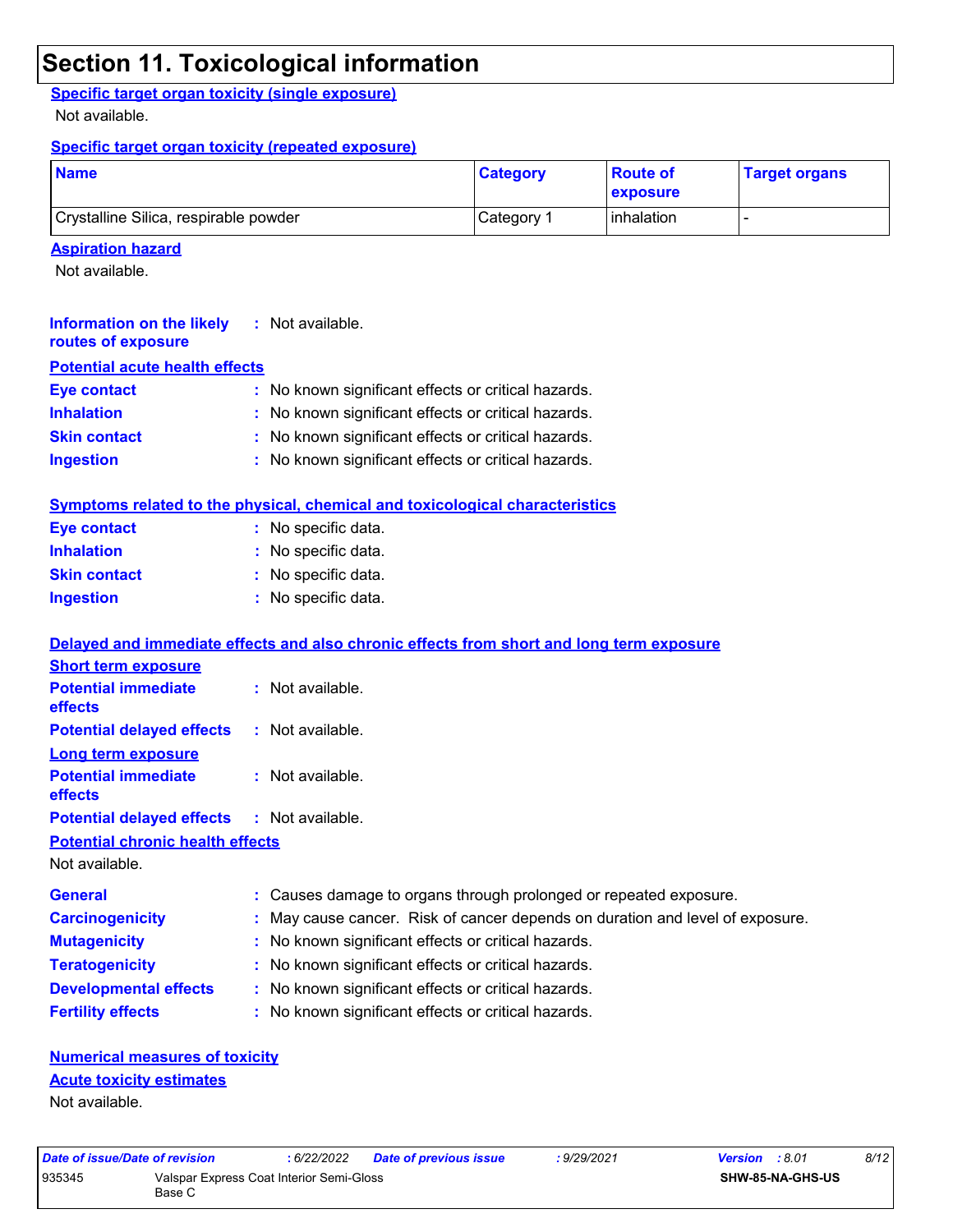### **Section 12. Ecological information**

**Toxicity**

Not available.

#### **Persistence and degradability**

Not available.

#### **Bioaccumulative potential**

Not available.

#### **Mobility in soil**

**Soil/water partition coefficient (KOC) :** Not available.

**Other adverse effects :** No known significant effects or critical hazards.

### **Section 13. Disposal considerations**

**Disposal methods :**

The generation of waste should be avoided or minimized wherever possible. Disposal of this product, solutions and any by-products should at all times comply with the requirements of environmental protection and waste disposal legislation and any regional local authority requirements. Dispose of surplus and non-recyclable products via a licensed waste disposal contractor. Waste should not be disposed of untreated to the sewer unless fully compliant with the requirements of all authorities with jurisdiction. Waste packaging should be recycled. Incineration or landfill should only be considered when recycling is not feasible. This material and its container must be disposed of in a safe way. Care should be taken when handling emptied containers that have not been cleaned or rinsed out. Empty containers or liners may retain some product residues. Avoid dispersal of spilled material and runoff and contact with soil, waterways, drains and sewers.

### **Section 14. Transport information**

|                                        | <b>DOT</b><br><b>Classification</b>      | <b>TDG</b><br><b>Classification</b> | <b>Mexico</b><br><b>Classification</b> | <b>IATA</b>    | <b>IMDG</b>            |
|----------------------------------------|------------------------------------------|-------------------------------------|----------------------------------------|----------------|------------------------|
| <b>UN number</b>                       | Not regulated.                           | Not regulated.                      | Not regulated.                         | Not regulated. | Not regulated.         |
| <b>UN proper</b><br>shipping name      | ۰                                        | $\blacksquare$                      |                                        | -              |                        |
| <b>Transport</b><br>hazard class(es)   |                                          | $\overline{\phantom{0}}$            |                                        | -              |                        |
| <b>Packing group</b>                   | ۰                                        | $\overline{\phantom{0}}$            |                                        | ۰              |                        |
| <b>Environmental</b><br><b>hazards</b> | No.                                      | No.                                 | No.                                    | No.            | No.                    |
| Date of issue/Date of revision         | : 6/22/2022                              | <b>Date of previous issue</b>       | : 9/29/2021                            |                | 9/12<br>Version : 8.01 |
| 935345<br>Base C                       | Valspar Express Coat Interior Semi-Gloss |                                     |                                        |                | SHW-85-NA-GHS-US       |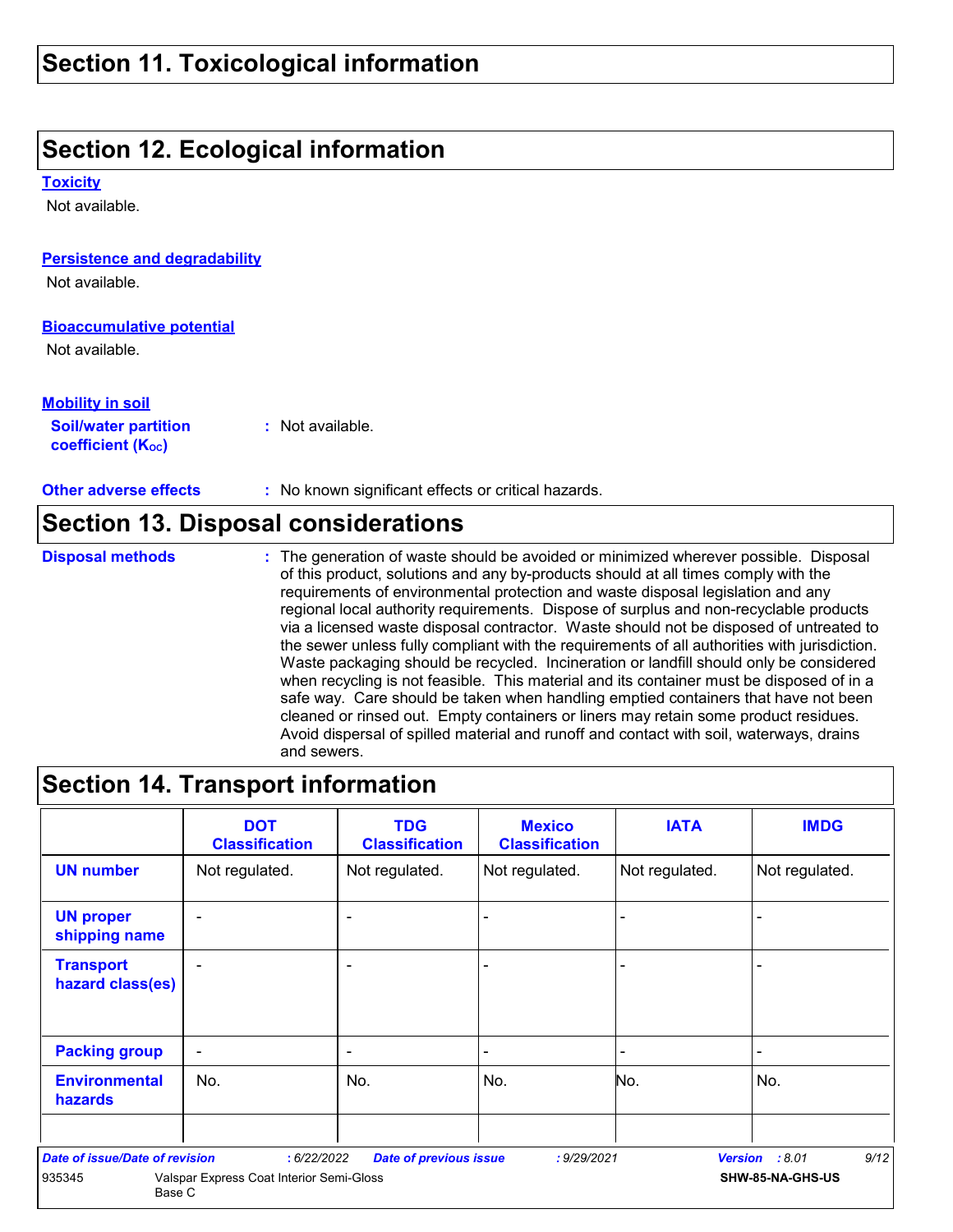| <b>Section 14. Transport information</b>                        |  |                             |                                                                                                                                                                                                                                                                                                                                                                                                                                                                                                                                                                                             |  |
|-----------------------------------------------------------------|--|-----------------------------|---------------------------------------------------------------------------------------------------------------------------------------------------------------------------------------------------------------------------------------------------------------------------------------------------------------------------------------------------------------------------------------------------------------------------------------------------------------------------------------------------------------------------------------------------------------------------------------------|--|
| <b>Additional</b><br>information                                |  |                             |                                                                                                                                                                                                                                                                                                                                                                                                                                                                                                                                                                                             |  |
| <b>Special precautions for user :</b>                           |  |                             | Multi-modal shipping descriptions are provided for informational purposes and do not                                                                                                                                                                                                                                                                                                                                                                                                                                                                                                        |  |
|                                                                 |  |                             | consider container sizes. The presence of a shipping description for a particular<br>mode of transport (sea, air, etc.), does not indicate that the product is packaged<br>suitably for that mode of transport. All packaging must be reviewed for suitability<br>prior to shipment, and compliance with the applicable regulations is the sole<br>responsibility of the person offering the product for transport. People loading and<br>unloading dangerous goods must be trained on all of the risks deriving from the<br>substances and on all actions in case of emergency situations. |  |
| <b>Transport in bulk according</b><br>to <b>IMO</b> instruments |  | Not available.              |                                                                                                                                                                                                                                                                                                                                                                                                                                                                                                                                                                                             |  |
|                                                                 |  | <b>Proper shipping name</b> | : Not available.                                                                                                                                                                                                                                                                                                                                                                                                                                                                                                                                                                            |  |

### **Section 15. Regulatory information**

**TSCA 5(a)2 proposed significant new use rules**: 2-Methyl-4-isothiazolin-3-one; 5-Chloro-2-methylisothiazolinone

#### **SARA 313**

SARA 313 (40 CFR 372.45) supplier notification can be found on the Environmental Data Sheet.

#### **California Prop. 65**

WARNING: This product contains chemicals known to the State of California to cause cancer and birth defects or other reproductive harm.

#### **International regulations**

| <b>International lists</b> | Australia inventory (AIIC): Not determined.<br>÷.            |
|----------------------------|--------------------------------------------------------------|
|                            | China inventory (IECSC): Not determined.                     |
|                            | Japan inventory (CSCL): Not determined.                      |
|                            | Japan inventory (ISHL): Not determined.                      |
|                            | Korea inventory (KECI): Not determined.                      |
|                            | New Zealand Inventory of Chemicals (NZIoC): Not determined.  |
|                            | Philippines inventory (PICCS): Not determined.               |
|                            | Taiwan Chemical Substances Inventory (TCSI): Not determined. |
|                            | Thailand inventory: Not determined.                          |
|                            | Turkey inventory: Not determined.                            |
|                            | Vietnam inventory: Not determined.                           |

### **Section 16. Other information**

#### **Hazardous Material Information System (U.S.A.)**



**The customer is responsible for determining the PPE code for this material. For more information on HMIS® Personal Protective Equipment (PPE) codes, consult the HMIS® Implementation Manual.**

| Date of issue/Date of revision |                                                    | : 6/22/2022 | <b>Date of previous issue</b> | : 9/29/2021 | <b>Version</b> : 8.01 |                         | 10/12 |
|--------------------------------|----------------------------------------------------|-------------|-------------------------------|-------------|-----------------------|-------------------------|-------|
| 935345                         | Valspar Express Coat Interior Semi-Gloss<br>Base C |             |                               |             |                       | <b>SHW-85-NA-GHS-US</b> |       |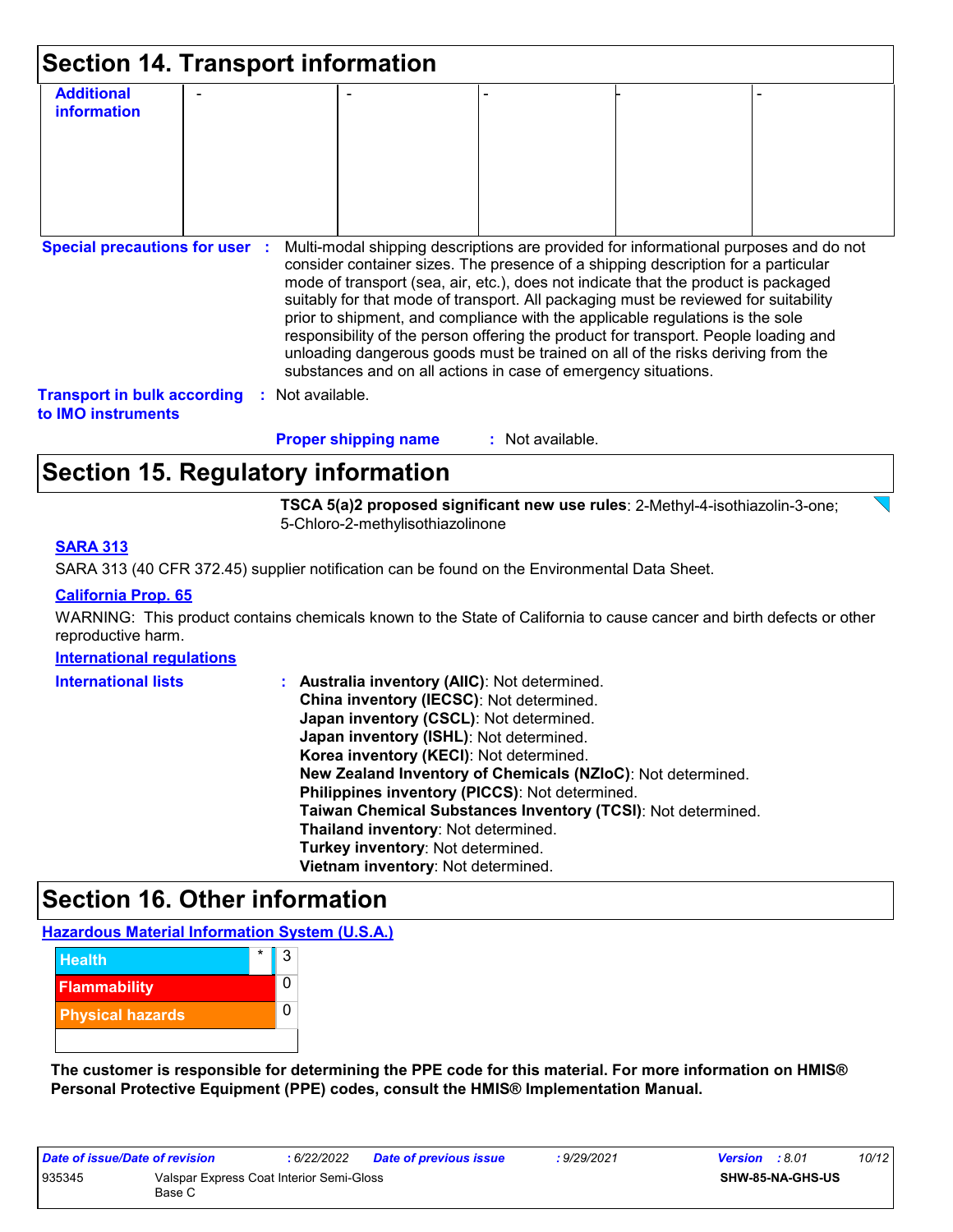### **Section 16. Other information**

**Caution: HMIS® ratings are based on a 0-4 rating scale, with 0 representing minimal hazards or risks, and 4 representing significant hazards or risks. Although HMIS® ratings and the associated label are not required on SDSs or products leaving a facility under 29 CFR 1910.1200, the preparer may choose to provide them. HMIS® ratings are to be used with a fully implemented HMIS® program. HMIS® is a registered trademark and service mark of the American Coatings Association, Inc.**

**Procedure used to derive the classification**

|                                   | <b>Classification</b>                                                                                                                                                                                                                                                                                                                                                                                                                                                                                                                                                                                                        | <b>Justification</b>                     |
|-----------------------------------|------------------------------------------------------------------------------------------------------------------------------------------------------------------------------------------------------------------------------------------------------------------------------------------------------------------------------------------------------------------------------------------------------------------------------------------------------------------------------------------------------------------------------------------------------------------------------------------------------------------------------|------------------------------------------|
| CARCINOGENICITY - Category 1A     | SPECIFIC TARGET ORGAN TOXICITY (REPEATED EXPOSURE) - Category 1                                                                                                                                                                                                                                                                                                                                                                                                                                                                                                                                                              | Calculation method<br>Calculation method |
| <b>History</b>                    |                                                                                                                                                                                                                                                                                                                                                                                                                                                                                                                                                                                                                              |                                          |
| Date of printing                  | : 6/22/2022                                                                                                                                                                                                                                                                                                                                                                                                                                                                                                                                                                                                                  |                                          |
| Date of issue/Date of<br>revision | : 6/22/2022                                                                                                                                                                                                                                                                                                                                                                                                                                                                                                                                                                                                                  |                                          |
| Date of previous issue            | : 9/29/2021                                                                                                                                                                                                                                                                                                                                                                                                                                                                                                                                                                                                                  |                                          |
| <b>Version</b>                    | : 8.01                                                                                                                                                                                                                                                                                                                                                                                                                                                                                                                                                                                                                       |                                          |
| <b>Key to abbreviations</b>       | $\therefore$ ATE = Acute Toxicity Estimate<br><b>BCF</b> = Bioconcentration Factor<br>GHS = Globally Harmonized System of Classification and Labelling of Chemicals<br>IATA = International Air Transport Association<br>IBC = Intermediate Bulk Container<br><b>IMDG = International Maritime Dangerous Goods</b><br>LogPow = logarithm of the octanol/water partition coefficient<br>MARPOL = International Convention for the Prevention of Pollution From Ships, 1973<br>as modified by the Protocol of 1978. ("Marpol" = marine pollution)<br>$N/A = Not available$<br>SGG = Segregation Group<br>$UN = United Nations$ |                                          |

**Indicates information that has changed from previously issued version.**

#### **Notice to reader**

**It is recommended that each customer or recipient of this Safety Data Sheet (SDS) study it carefully and consult resources, as necessary or appropriate, to become aware of and understand the data contained in this SDS and any hazards associated with the product. This information is provided in good faith and believed to be accurate as of the effective date herein. However, no warranty, express or implied, is given. The information presented here applies only to the product as shipped. The addition of any material can change the composition, hazards and risks of the product. Products shall not be repackaged, modified, or tinted except as specifically instructed by the manufacturer, including but not limited to the incorporation of products not specified by the manufacturer, or the use or addition of products in proportions not specified by the manufacturer. Regulatory requirements are subject to change and may differ between various locations and jurisdictions. The customer/buyer/user is responsible to ensure that his activities comply with all country, federal, state, provincial or local laws. The conditions for use of the product are not under the control of the manufacturer; the customer/buyer/user is responsible to determine the conditions necessary for the safe use of this product. The customer/buyer/user should not use the product for any purpose other than the purpose shown in the applicable section of this SDS without first referring to the supplier and obtaining written handling instructions. Due to the proliferation of sources for information such as manufacturer-specific SDS, the manufacturer cannot be responsible for SDSs obtained from any other source.**